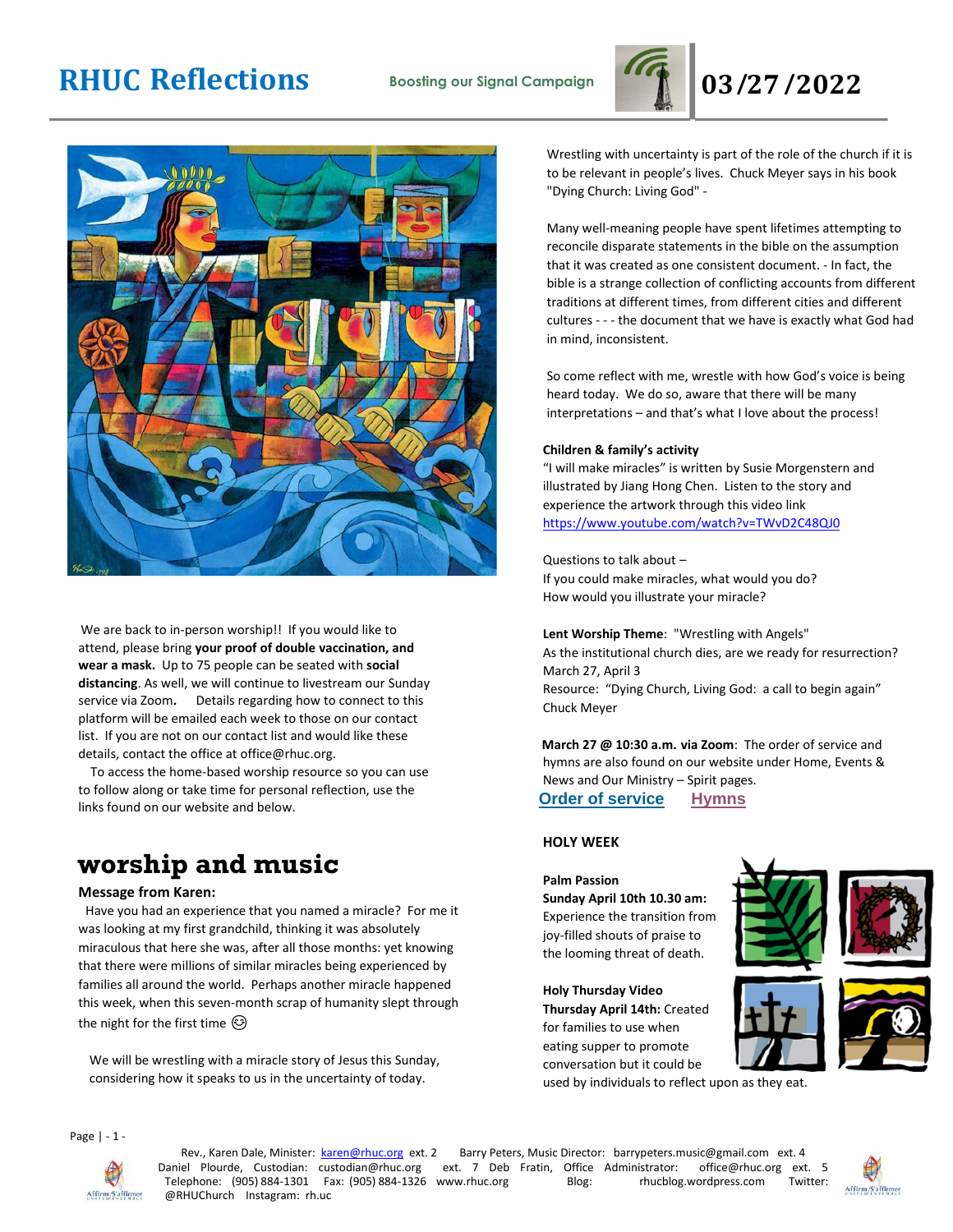

### **Good Friday**

**Friday April 15th 10.30 am**: Imagine the day where betrayal and denial clashed together, bringing accusations, judgement and death.

### **Sunrise Service**

**Sunday April 17th 6.30 am:** in Amos Wright Park, Church Street, north of Centre St E.

### **Easter Sunday Sunday April 17th 10.30 am: Communion Service**



**Sunday offering:** We appreciate those who use Pre-Authorized Remittance (PAR). For those not on

PAR, please consider making sure you get your weekly envelope money in (mailed in or mail slot on Centre. St. door), e-transfer to office@rhuc.org, Canada Helps, [http://www.rhuc.org/donate.html,](http://www.rhuc.org/donate.html) or cheques to the Church, 10201 Yonge St., Richmond Hill, L4C 3B2.

## **programs for all**

**Shalom Seekers:** Please join us on Monday, **March 28th at 10 a.m. on Zoom** for our regular Monday morning discussion. This week we will be discussing several videos. Links to the videos will be sent out via e-mail on Friday and the Zoom invitation on Sunday evening or Monday a.m. For more details about Shalom Seekers, please speak to Sandra Loughton, Facilitator.

**H.A.I.R.:** HAIR (Heretics, Agnostics, Infidels and Other Riffraff), meets every Monday from 7:00 – 8:15 pm. We will continue to meet online, via Zoom, until further notice. These discussions are open to anyone interested, and new members are always welcome. For further information, or to get the zoom link for our next meeting, please contact David Leyton-Brown at dlbrown@yorku.ca

**RHUC Book Club**: Please join us on **Wednesday, March 30th at 4 p.m. on Zoom** to discuss the novel **The Reading List** by Sara Nisha Adams. For more details about the book club, please contact Sandra Loughton, Facilitator. New members

are always welcome to try out a meeting.

## **church news**

**Congregational Update:** The Annual Congregational Meeting will take place on **Sunday, April 3 at 2.00 pm via Zoom.** Come and celebrate the ministry of RHUC and hear about possible directions for the future. *Jane Wedlock, Board Chair* 



**Easter flowers:** If you would like to donate towards the purchase of flowers for Easter Sunday and include a memorial/celebratory message in the order of service, please email Deb at

[office@rhuc.org](mailto:office@rhuc.org) your message and donation or drop off at the church. Due by April 6.

 The Sanctuary Committee needs help with decorating our beautiful, historic sanctuary. Your help is greatly appreciated ! Email Linda Clark at lclark222@sympatico.ca.



**to Oda Barlow celebrating 99 years!!**

### **outreach**

*Lenten Givings*

### This year's donations are being directed to *The UN Refugee Agency of Canada .*

*"UNHCR is on the ground delivering aid to families who have been forced to flee their homes because of conflict in the Ukraine. Over 2 million refugees have fled the Ukraine since March 8th to neighbouring countries and the number is continuing to grow exponentially."*

What happens to your money when you donate to UNHCR Canada?

We pride ourselves on ensuring resources are used responsibly and efficiently to benefit displaced people around the world. That's why we can send **84% of every donation directly to uprooted families living in dire conditions, giving them hope for a brighter future. In addition, 10% goes to support the implementation of our programs around the world—with only 6% going towards management and administrative costs.** <https://www.unhcr.ca/our-work/where-your-money-goes/>

Page | - 2 -



Rev., Karen Dale, Minister: **karen@rhuc.org ext. 2** Barry Peters, Music Director: barrypeters.music@gmail.com ext. 4<br>iel Plourde, Custodian: custodian@rhuc.org ext. 7 Deb Fratin, Office Administrator: office@rhuc.org ext. Daniel Plourde, Custodian: custodian@rhuc.org ext. 7 Deb Fratin, Office Administrator: office@rhuc.org ext. 5 Telephone: (905) 884-1301 Fax: (905) 884-1326 www.rhuc.org Blog: rhucblog.wordpress.com Twitter: @RHUChurch Instagram: rh.uc

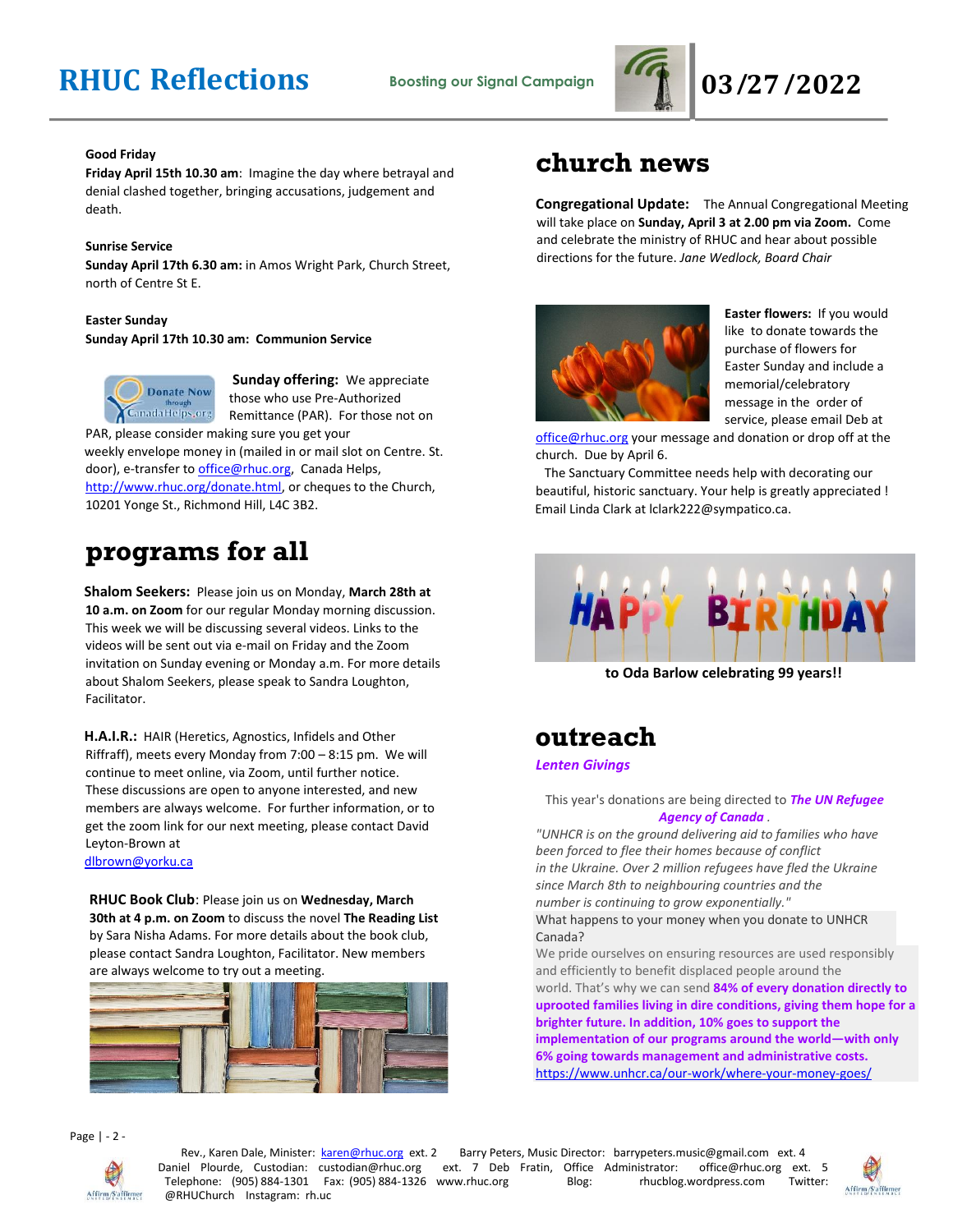# **RHUC Reflections Boosting our Signal Campaign 03/27/2022**



### **Book Sale @ RHUC - September 10**

If you're at home and find yourself wanting to purge books...**STOP!** We're having a Book Event this year and will happily take your novels (no textbooks or workbooks please).

Contact Tracy Wixon at



tewixon3@gmail.com if you need to arrange pick up or to arrange dropping off your books. Thank you!



**Urgently needed food:** Boxed cereal, canned fruit, canned tomatoes, canned beans, dried beans in a bag, tinned stew, canned meat and fish,

canned vegetables, peanut butter, jam, instant coffee, tea, toothpaste, toothbrushes, soap, toilet paper.

 When making a donation to the Richmond Hill Community Food Bank, please ensure items are within the best before period, have not expired and have not been opened.

### **Period Pop-Ups Richmond Hill**

"Period Pop Ups Richmond Hill is a method of exchange between donors and community members struggling to afford basic menstrual products. During times like these, menstrual products have become secondary to other essentials, despite



being a hygienic necessity. A public period pantry will give menstruators the ability to obtain the products that they need while feeling safe and comfortable. "

- Items needed:
- pads
- tampons
- menstrual cups [\(https://divacup.com/](https://divacup.com/))
- postpartum bleeding briefs
- for additional products see Amazon.ca

wishlist [https://www.amazon.ca/hz/wishlist/ls/1T84TKHDLCHFD?r](https://www.amazon.ca/hz/wishlist/ls/1T84TKHDLCHFD?ref_=wl_share) [ef\\_=wl\\_share](https://www.amazon.ca/hz/wishlist/ls/1T84TKHDLCHFD?ref_=wl_share)

### **360 Kids**

Due to unforeseen circumstances, 360°kids food pantry is facing fairly bare shelves and are reaching out to the community for your support. Some of the most in demand items from our youth include pasta, pasta sauces, boxed meals (mashed potatoes, scallop potatoes, etc.), canned items, water, juice, and cereals. If you are interested in making a donation, please schedule your drop off contact (416)948- 2186 to connect with the Richmond Hill Home Base team. For more information regarding donation requests go to: <https://www.360kids.ca/program-wish-lists/>

### **community news**

You can help give Richmond Hill a spring cleaning during Clean Up, Green Up Weeks! From **Friday, April 22 to Friday, May 6,** residents, businesses, community groups and schools are encouraged to come together to help pick up litter that has accumulated over the winter months in parks, trails, on boulevards and in open spaces. The city will provide registered groups with gloves, garbage and recycling bags, and arrange for collection of the filled bags. All businesses are eligible to register. Please register by April 10 at Richmondhill.ca/CleanUpWeeks



## **mission & service**

Support those affected by the crisis in Ukraine. Shock, disbelief, anxiety, helplessness. And this is how we are feeling, miles away from this terrible event, but affecting people and land who are part of God's love and creation. The United Church of Canada, through the Mission & Service Fund, is always ready to ACT when a crisis in our world happens, be it a natural disaster like a hurricane in Haiti; a justice issue like Global Vaccine Access for all; or a human-made crisis like this invasion of a country. The invasion of Ukraine is costing precious lives and creating a humanitarian crisis as people flee to safety. The United Nations reports that a growing number, now about three million people are displaced from their homes, they are seeking refuge in neighbouring countries. They have lost friends, loved ones and property with the continuous bombing of their towns and cities, infrastructure, and land; they struggle to meet their basic needs, like food, clean water, medical attention and shelter, and they face a very uncertain future.

Page | - 3 -



Rev., Karen Dale, Minister: **karen@rhuc.org ext. 2** Barry Peters, Music Director: barrypeters.music@gmail.com ext. 4<br>iel Plourde, Custodian: custodian@rhuc.org ext. 7 Deb Fratin, Office Administrator: office@rhuc.org ext. Daniel Plourde, Custodian: custodian@rhuc.org ext. 7 Deb Fratin, Office Administrator: office@rhuc.org ext. 5 Telephone: (905) 884-1301 Fax: (905) 884-1326 www.rhuc.org Blog: rhucblog.wordpress.com Twitter: @RHUChurch Instagram: rh.uc